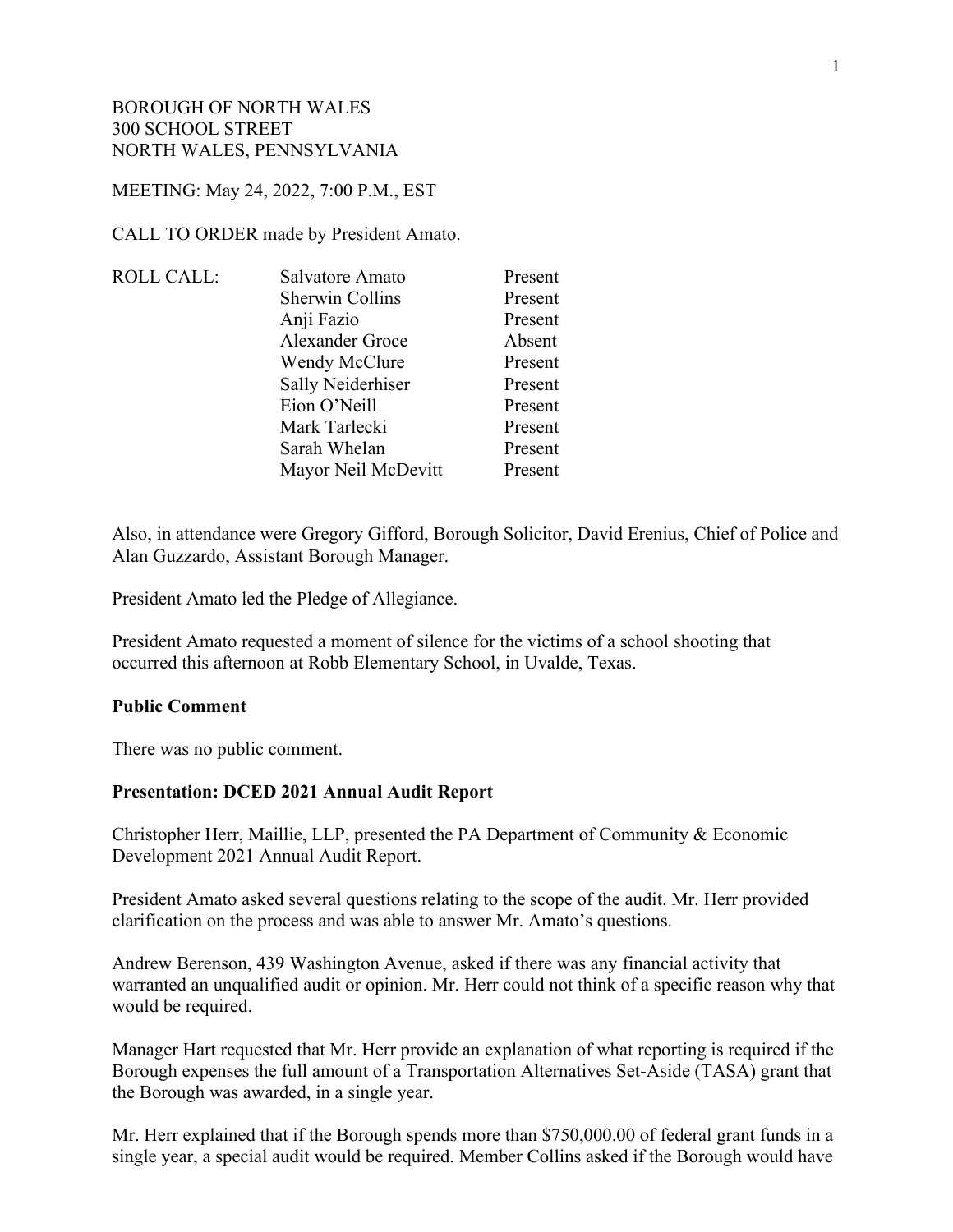to pay an additional fee for that. Manager Hart confirmed the Borough would need to pay a separate fee.

### **Consideration: Preliminary/Final Subdivision Plan Approval – 426 E Montgomery Ave**

Member McClure made a motion to grant preliminary/final subdivision approval with the requested waivers for Application #22-01 regarding 426 East Montgomery Avenue. Member Whelan seconded the motion. Motion passed 8 yes, 0 no.

# **Consideration: Appointment of Parks & Recreation Board Member, Term Expiring 12/31/2024**

Member Fazio made a motion to appoint Timothy Pilcher to the Parks and Recreation Board, term expiring 12/31/2024. Member Whelan seconded the motion. Motion passed 8 yes, 0 no.

# **Consideration: Approval of Certificate of Appropriateness: 223 S Main St**

President Amato expressed his concern with regrading of an embankment for the proposed egress window. Assistant Manager Guzzardo answered that the work is subject to a permit and the Borough will ensure that the work is done properly.

Member McClure made a motion to approve a Certificate of Appropriateness regarding 233 South Main Street. Member Fazio seconded the motion. Motion passed 8 yes, 0 no.

# **Consideration: Budget Transfer from D.A.R.E. to Police Operating Budget**

President Amato asked what the Borough will be losing if the program ceases. Member Whelan stated that the research has shown that the D.A.R.E. program has failed, and it would be better to transfer the funding to other initiatives. Manager Hart expressed an opinion that moving the funds would allow Chief Erenius to focus on other initiatives. President Amato asked how the account will be sustained and why the amount is high. Manager Hart explained it was provided by Jane Keyes and it is high due to the program not being administered the previous two years due to COVID. Member McClure commented that it would be good for the funds to be spent on the Bike Rodeo and other initiatives to help the children. Member O'Neill asked if there is an issue to transfer the funds when the funds were earmarked for a specific purpose. Solicitor Gifford explained that Council should seek the approval of the donor for the program before it is transferred.

Member Whelan made a motion to approve a budget transfer from the D.A.R.E account to the Police Operating Budget. Member McClure seconded the motion.

Manager Hart recommended the matter be tabled until the Chief has obtained Ms. Keyes's approval of the transfer. Council agreed to table the matter.

# **Consideration: Approval of Minutes: May 10, 2022**

Member Whelan made a motion to approve the minutes of May 10, 2022. Member McClure seconded the motion. Motion passed 8 yes, 0 no.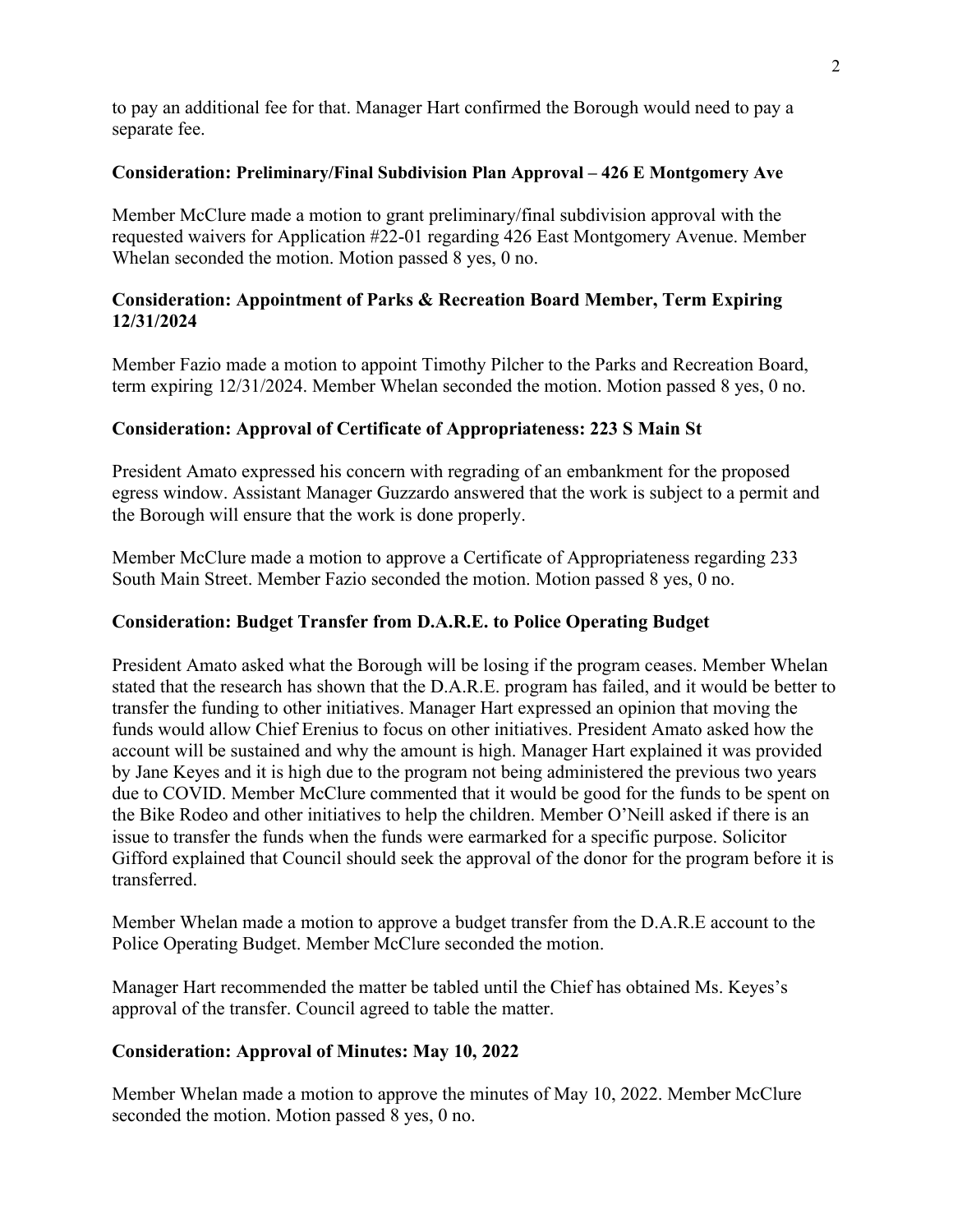### **Consideration: Approval of Disbursements: \$253,736.23**

Member McClure made a motion to approve payment of the bills in the amount of \$253,736.23. Member Whelan seconded the motion. Motion passed 8 yes, 0 no.

### **Old Business / Committee & Board Reports / Zoning Applications**

Member McClure stated that the Nor-Gwyn Pool Commission met recently, and they are looking for someone to hang a screen door at the pool and they are looking for a part-time maintenance person for 20 hours per week.

Manager Hart announced that the Borough received a Zoning Hearing Board Application (#Z-22-04) regarding a land development proposal of 501 East Walnut Street. She added that the Planning Commission will review the application at their next meeting on Wednesday, June 1 and the hearing is scheduled for Tuesday, July 5.

Andrew Berenson, 439 Washington Avenue, asked if this is the McKeever's property. Mr. Berenson asked if the Borough needed to vote on sending legal Counsel to the Zoning Hearing Board meeting. Mr. Guzzardo explained that more details would be provided and there are two upcoming meetings that the Borough can chose whether to send the Solicitor to the hearing.

#### **Solicitor / Mayor / Council / Chief / Public Works / Manager**

Mayor McDevitt encouraged everyone to be registered for Ready Montco, details on Borough website.

Member O'Neill thanked the VMSC for their services and he explained that he has dealt with them personally. He then thanked those who have served our Country and honored those for Memorial Day.

Member Fazio said that her kids enjoyed the D.A.R.E. program and she would like Borough Council to offer more initiatives to help resolve drug issues.

Member McClure thanked Mayor McDevitt for his blurb about clearing stormwater grates and echoed Member Fazio's comments relating to D.A.R.E.

Vice President Tarlecki thanked those who served and the first responders. He encouraged people to fly the American Flag on Memorial Day.

President Amato expressed his concerns with school violence and encouraged everyone to keep the victims in their thoughts and prayers.

Manager Hart made the following announcements: Montco Trail Challenge Kick-Off and Community Art Day on Saturday, June 4, the Summer Kick-Off and Food Truck Festival on Saturday, June 4, Summer as well as the current list of Borough Boards and Commissions vacancies. She then announced that the Borough has created links on the homepage for the logo links relating to MuniciPay and Montco Ready.

Chief Erenius announced that his officers will be visiting schools. He then added that the Department has conducted 197 traffic stops and issues 97 citations within the past month. He